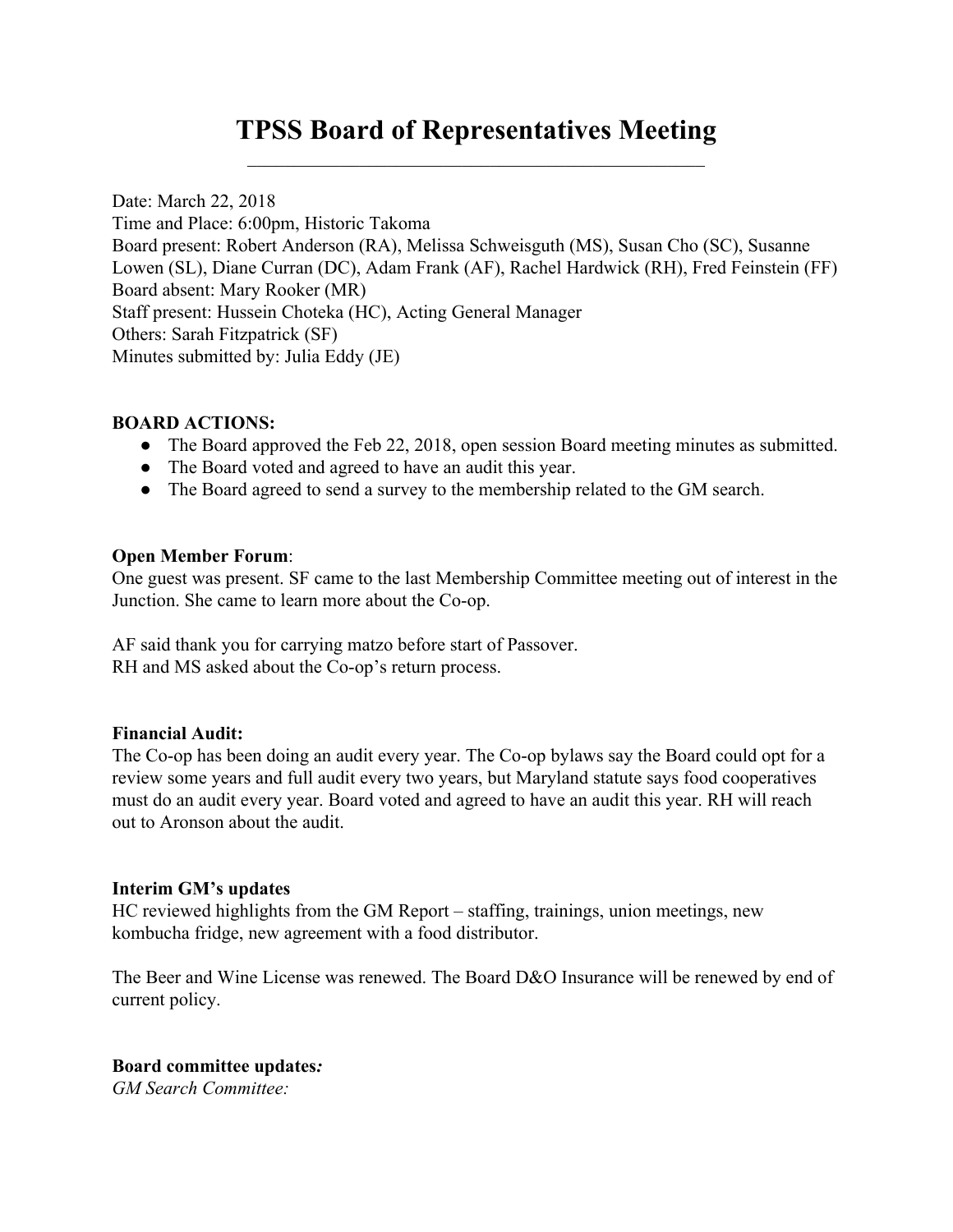The GM Search Committee proposed several survey questions to send to Membership. The Board discussed and agreed to send the survey to members. The GM Search Committee will send the questions to RH who will forward to HC.

RA asked the Membership Committee to explore the idea of having a welcome party when the new GM is hired.

The GM Search Committee shared plans to put draft interview questions and a qualifications matrix on the Google Drive for the Board to review. All Board members will be invited to be involved in the finalist interviews. The Board did not come to consensus on the GM Search Committee's proposal to have key manager (non-bargaining unit) participate in a finalist interview panel.

### *Membership Committee:*

Semi-annual Membership meeting is scheduled for 4/29, time: TBA, location: the Takoma Firehouse. The Membership Committee is working on food and a mailing. The Membership Committee will design the announcement and send to RH for HC to mail.

DC suggested any Board members who are able should attend the Takoma Earth Day celebration on 4/21 as it is a good opportunity for membership and community engagement. Denise is coordinating volunteer shifts and will circulate a sign up.

*Meeting adjourned 7:15pm.*

### *Committee Assignments:*

Audit and Finance Committee: AF (Chair); RA, MS, SL Policy Committee: MS, SC, (Co-Chairs); AF, DC Membership and Community Affairs Committee: FF (Chair); MR, DC GM Search Committee: MS (Chair); MR, AF, SL Nominations Committee: RH (Chair); AF, FF Personnel Committee: RH, RA, MR

### **Term 2017 Meeting Attendance:**

|          | Dec | Jan | Feb |   | Mar   Apr   Ma   Jun | Jul | Aug $\left $ Sep | Oct | $\sqrt{Nov}$ |
|----------|-----|-----|-----|---|----------------------|-----|------------------|-----|--------------|
| Anderson | *   | *   | *   | * |                      |     |                  |     |              |
| Curran   | ex  | *   | *   | ∗ |                      |     |                  |     |              |